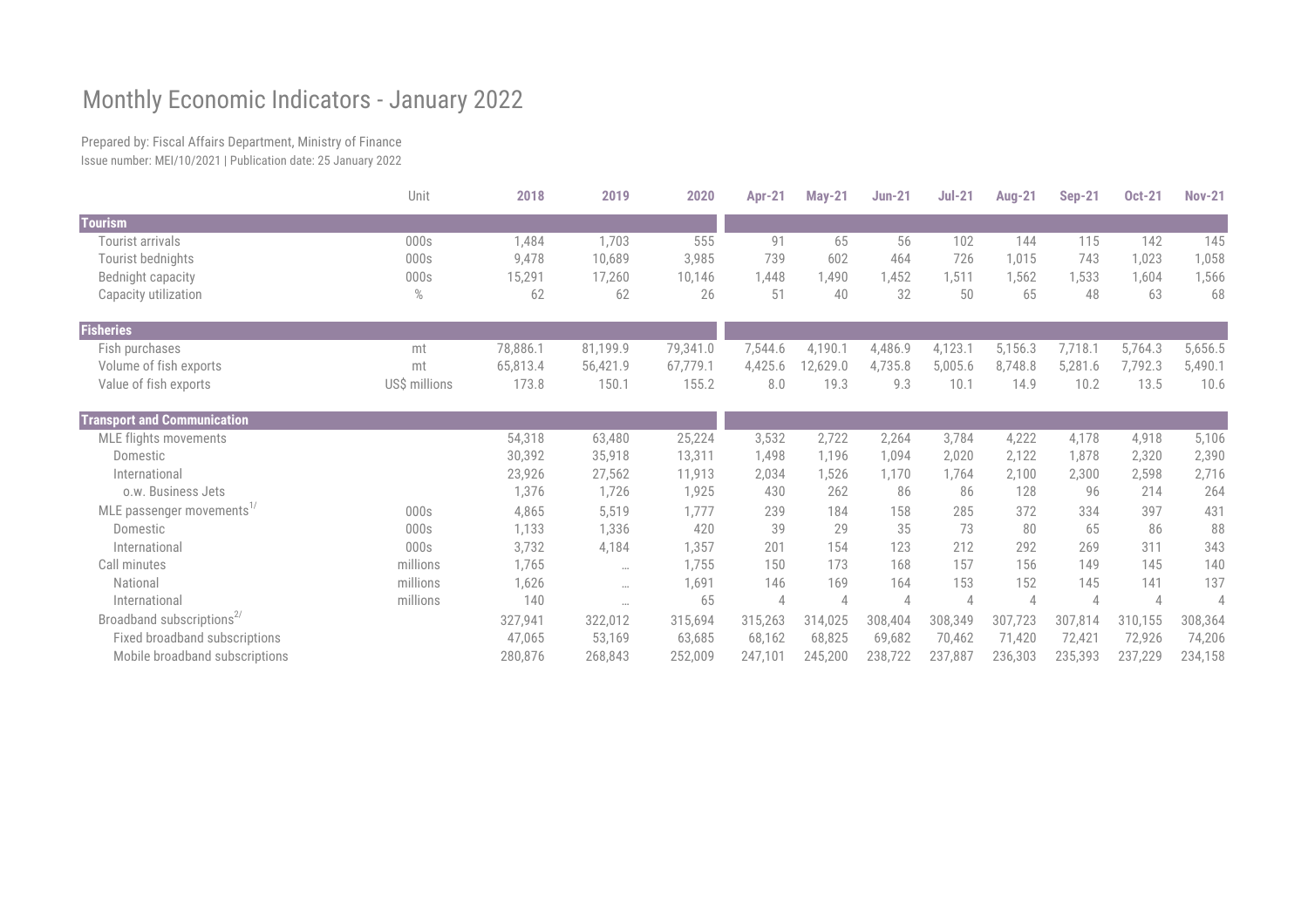|                                       | Unit                | 2018       | 2019       | 2020      | <b>Apr-21</b> | <b>May-21</b> | <b>Jun-21</b> | $Jul-21$ | <b>Aug-21</b> | <b>Sep-21</b> | <b>Oct-21</b> | <b>Nov-21</b> |
|---------------------------------------|---------------------|------------|------------|-----------|---------------|---------------|---------------|----------|---------------|---------------|---------------|---------------|
| Inflation $3/$                        |                     |            |            |           |               |               |               |          |               |               |               |               |
| Inflation                             | ann. % chg          | (0.1)      | 0.2        | (1.4)     | 3.3           | 2.7           | 0.9           | 0.9      | 0.4           | 0.1           | 0.1           | 0.1           |
| Inflation excl. fish index            | ann. % chg          | (0.3)      | 0.5        | (1.6)     | 3.5           | (2.9)         | (0.9)         | (0.9)    | 0.5           | 0.1           | 0.1           | (0.0)         |
| Merchandise Trade <sup>4/</sup>       |                     |            |            |           |               |               |               |          |               |               |               |               |
| Merchandise trade balance             | US\$ millions       | (2, 297.2) | (2, 247.4) | (1,503.7) | (217.7)       | (188.7)       | (200.0)       | (142.4)  | (166.9)       | (180.1)       | (195.4)       | (201.6)       |
| Merchandise exports (f.o.b)           | US\$ millions       | 339.2      | 360.7      | 285.7     | 20.1          | 29.6          | 15.2          | 16.7     | 28.0          | 19.3          | 24.6          | 28.6          |
| Domestic exports                      | US\$ millions       | 181.6      | 158.0      | 162.8     | 9.3           | 19.9          | 10.1          | 10.9     | 16.1          | 11.4          | 14.3          | 11.4          |
| Re-exports                            | US\$ millions       | 157.6      | 202.6      | 122.9     | 10.9          | 9.7           | 5.1           | 5.8      | 11.9          | 7.9           | 10.3          | 17.1          |
| Merchandise imports (f.o.b)           | US\$ millions       | 2,636.4    | 2,608.1    | 1,789.4   | 237.8         | 218.3         | 215.2         | 159.1    | 194.8         | 199.4         | 219.9         | 230.2         |
| Money and Credit 5/                   |                     |            |            |           |               |               |               |          |               |               |               |               |
| Broad money                           | <b>MVR</b> millions | 33,088.3   | 36,241.4   | 41,394.8  | 46,315.4      | 46,067.0      | 45,608.2      | 45,682.9 | 46,629.4      | 46,410.8      | 47,784.4      | 50,667.2      |
| Domestic claims on DFC                | <b>MVR</b> millions | 39,251.5   | 40,580.6   | 55,077.4  | 57,398.1      | 56,669.1      | 57,875.9      | 59,138.0 | 60,053.4      | 58,073.3      | 59,378.6      | 60,095.5      |
| o.w. net claims on central government | <b>MVR</b> millions | 13,004.5   | 13,298.0   | 25,207.7  | 26,793.3      | 25,886.9      | 26,705.2      | 27,449.3 | 28,115.8      | 25,659.0      | 26,796.8      | 27,687.7      |
| o.w. private sector                   | <b>MVR</b> millions | 23,084.4   | 24,788.6   | 27,140.6  | 27,568.3      | 27.701.7      | 28,003.4      | 28,378.7 | 28,601.0      | 28,986.8      | 28,951.4      | 28,754.1      |
| Interest rates <sup>6</sup>           |                     |            |            |           |               |               |               |          |               |               |               |               |
| 28-day T-bill                         | $\%$                | 3.50       | 3.50       | 3.50      | 3.50          | 3.50          | 3.50          | 3.50     | 3.50          | 3.50          | 3.50          | 3.50          |
| 91-day T-bill                         | $\%$                | 3.87       | 3.87       | 3.87      | 3.87          | 3.87          | 3.87          | 3.87     | 3.87          | 3.87          | 3.87          | 3.87          |
| 182-day T-bill                        | $\%$                | 4.23       | 4.23       | 4.23      | 4.23          | 4.23          | 4.23          | 4.23     | 4.23          | 4.23          | 4.23          | 4.23          |
| 364-day T-bill                        | $\%$                | 4.60       | 4.60       | 4.60      | 4.60          | 4.60          | 4.60          | 4.60     | 4.60          | 4.60          | 4.60          | 4.60          |
| <b>Reserve Data</b>                   |                     |            |            |           |               |               |               |          |               |               |               |               |
| Official reserve assets               | US\$ millions       | 712.2      | 753.5      | 984.8     | 878.0         | 926.1         | 912.4         | 857.1    | 874.3         | 1016.7        | 947.6         | 943.8         |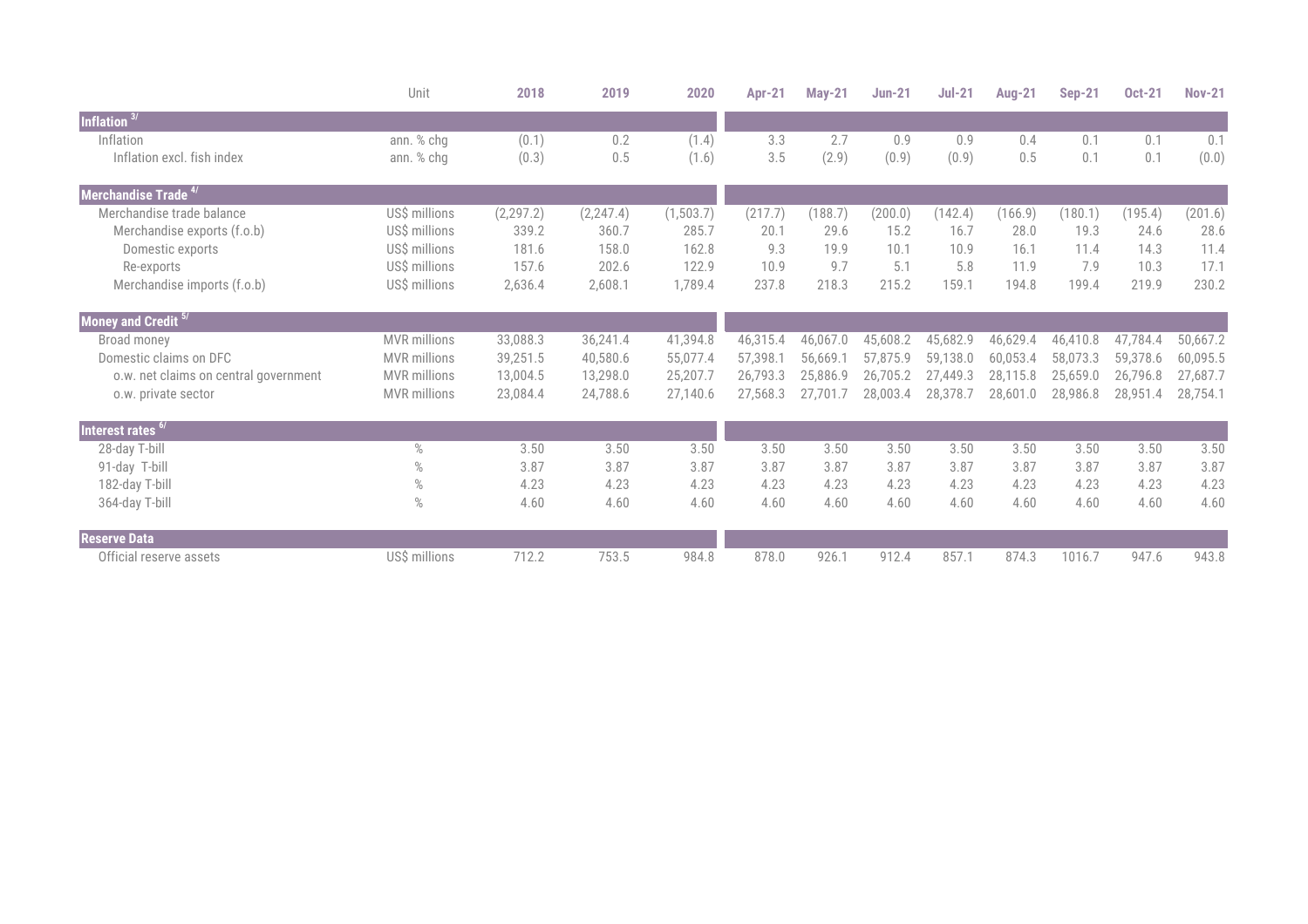|                                            | Unit                | 2018      | 2019       | 2020      | <b>Apr-21</b> | $May-21$      | <b>Jun-21</b> | $Jul-21$ | <b>Aug-21</b> | <b>Sep-21</b> | <b>Oct-21</b> | <b>Nov-21</b> |
|--------------------------------------------|---------------------|-----------|------------|-----------|---------------|---------------|---------------|----------|---------------|---------------|---------------|---------------|
| <b>Exchange rate</b>                       |                     |           |            |           |               |               |               |          |               |               |               |               |
| MVR/USD                                    | e.o.p mid-rate      | 15.41     | 15.38      | 15.41     | 15.34         | 15.36         | 15.37         | 15.38    | 15.36         | 15.40         | 15.41         | 15.41         |
| <b>Memorandum items:</b>                   |                     |           |            |           |               |               |               |          |               |               |               |               |
| National Accounts <sup>71</sup>            |                     | 2018      | 2019       | 2020      | 2021-Q1       | 2021-02       | $2021 - Q3$   |          |               |               |               |               |
| Real GDP growth                            | ann. % chg          | 8.1       | 7.0        | (33.5)    | (10.1)        | 75.3          | 76.5          |          |               |               |               |               |
| Nominal GDP                                | <b>MVR</b> millions | 81,586.1  | 86,258.6   | 57,568.7  |               |               |               |          |               |               |               |               |
| Nominal GDP per capita                     | US\$                | 10,333.1  | 10,476.7   | 6,697.5   |               |               |               |          |               |               |               |               |
| <b>Balance of payments</b>                 |                     |           |            |           |               |               |               |          |               |               |               |               |
| Current account balance                    | US\$ millions       | (1,502.5) | (1, 513.3) | (1,327.4) |               |               |               |          |               |               |               |               |
| Current account balance                    | % of GDP            | (28.4)    | (26.9)     | (35.6)    |               |               |               |          |               |               |               |               |
| <b>Global Prices</b>                       |                     |           |            |           | <b>Apr-21</b> | <b>May-21</b> | <b>Jun-21</b> | $Jul-21$ | <b>Aug-21</b> | <b>Sep-21</b> | <b>Oct-21</b> | <b>Nov-21</b> |
| Crude oil, average of Brent, Dubai and WTI | US\$                | 68.3      | 61.4       | 41.3      | 63.0          | 66.4          | 71.8          | 73.3     | 68.9          | 72.8          | 82.7          | 79.9          |
| World Bank commodity price index - food    | ann. % chg          | 0.3       | (3.8)      | 6.3       | 38.9          | 47.4          | 38.7          | 36.9     | 33.3          | 27.3          | 24.9          | 19.9          |